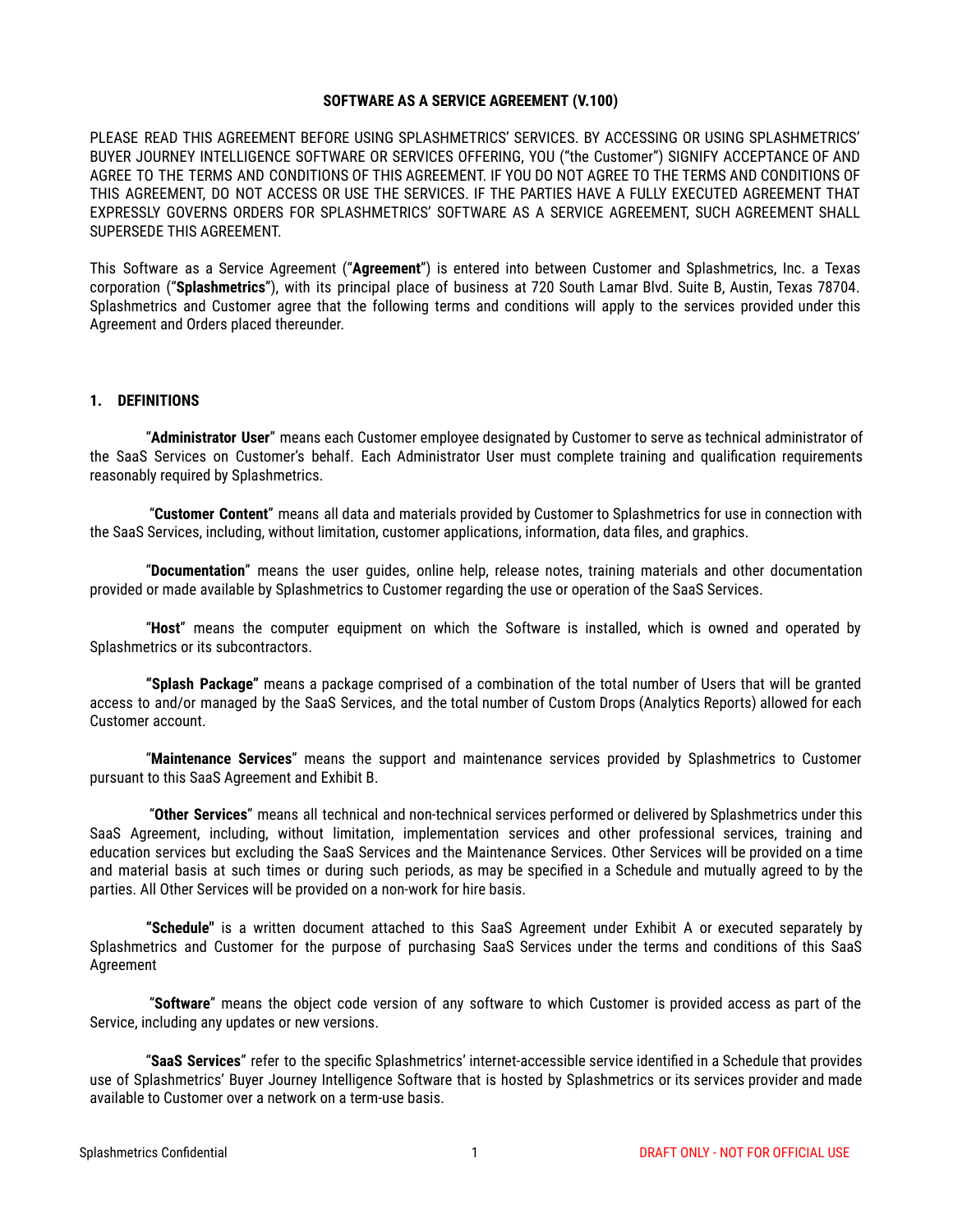"**Subscription Term**" shall mean that period specified in a Schedule during which Customer will have on-line access and use of the Software through Splashmetrics' SaaS Services. The Subscription Term shall renew for successive 12- month periods unless either party delivers written notice of non-renewal to the other party at least 30 days prior to the expiration of the then-current Subscription Term.

# **2. SAAS SERVICES**

- 2.1 During the Subscription Term, Customer will receive a nonexclusive, non-assignable, royalty free, worldwide right to access and use the SaaS Services solely for your internal business operations subject to the terms of this Agreement and the Splash Package documented in the Schedule.
- 2.2 Customer acknowledges that this Agreement is a services agreement and Splashmetrics will not be delivering copies of the Software to Customer as part of the SaaS Services.

## **3. RESTRICTIONS**

Customer shall not, and shall not permit anyone to: (i) copy or republish the SaaS Services or Software, (ii) make the SaaS Services available to any person other than authorized users, (iii) use or access the SaaS Services to provide service bureau, time-sharing or other computer hosting services to third parties, (iv) modify or create derivative works based upon the SaaS Services or Documentation, (v) remove, modify or obscure any copyright, trademark or other proprietary notices contained in the software used to provide the SaaS Services or in the Documentation, (vi) reverse engineer, decompile, disassemble, or otherwise attempt to derive the source code of the Software used to provide the SaaS Services, except and only to the extent such activity is expressly permitted by applicable law, or (vii) access the SaaS Services or use the Documentation in order to build a similar product or competitive product. Subject to the limited licenses granted herein, Splashmetrics shall own all right, title and interest in and to the Software, services, Documentation, and other deliverables provided under this SaaS Agreement, including all modifications, improvements, upgrades, derivative works and feedback related thereto and intellectual property rights therein. Customer agrees to assign all right, title and interest it may have in the foregoing to Splashmetrics.

## **4. CUSTOMER RESPONSIBILITIES**

- 4.1 Assistance. Customer shall provide commercially reasonable information and assistance to Splashmetrics to enable Splashmetrics to deliver the SaaS Services. Upon request from Splashmetrics, Customer shall promptly deliver Customer Content to Splashmetrics in an electronic file format specified and accessible by Splashmetrics. Customer acknowledges that Splashmetrics' ability to deliver the SaaS Services in the manner provided in this SaaS Agreement may depend upon the accuracy and timeliness of such information and assistance.
- 4.2 Compliance with Laws. Customer shall comply with all applicable local, state, national and foreign laws in connection with its use of the SaaS Services, including those laws related to data privacy, international communications, and the transmission of technical or personal data. Customer acknowledges that Splashmetrics exercises no control over the content of the information transmitted by Customer or its users through the SaaS Services. Customer shall not upload, post, reproduce or distribute any information, software or other material protected by copyright, privacy rights, or any other intellectual property right without first obtaining the permission of the owner of such rights.
- 4.3 Unauthorized Use; False Information. Customer shall: (a) notify Splashmetrics immediately of any unauthorized use of any password or user id or any other known or suspected breach of security, (b) report to Splashmetrics immediately and use reasonable efforts to stop any unauthorized use of the SaaS Services that is known or suspected by Customer or any user, and (c) not provide false identity information to gain access to or use the SaaS Services.
- 4.4 Administrator Access. Customer shall be solely responsible for the acts and omissions of its Administrator Users. Splashmetrics shall not be liable for any loss of data or functionality caused directly or indirectly by the Administrator Users.
- 4.5 Customer Input. Customer is solely responsible for collecting, inputting and updating all Customer Content stored on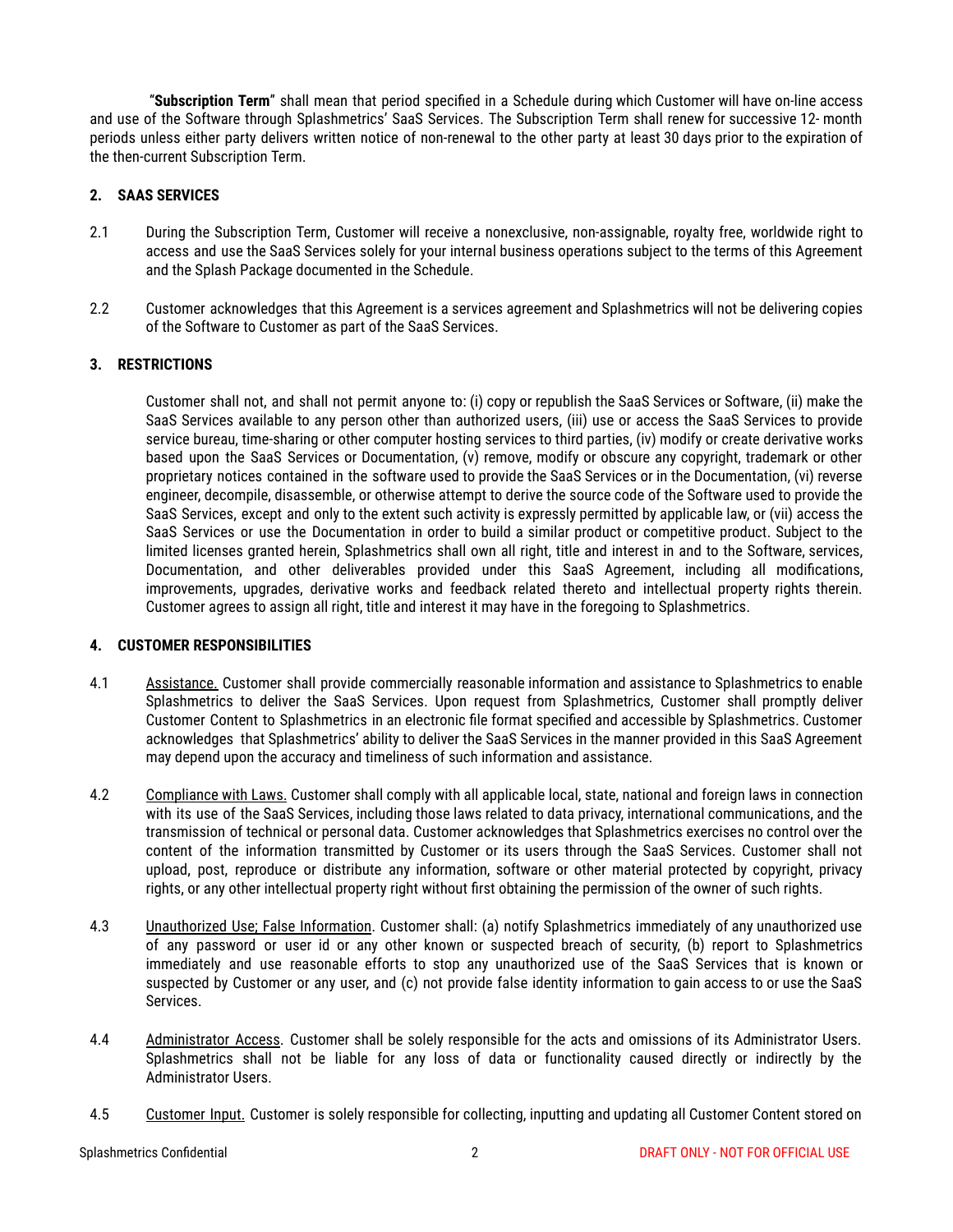the Host, and for ensuring that the Customer Content does not (i) include anything that actually or potentially infringes or misappropriates the copyright, trade secret, trademark or other intellectual property right of any third party, or (ii) contain anything that is obscene, defamatory, harassing, offensive or malicious. Customer shall: (i) notify Splashmetrics immediately of any unauthorized use of any password or user id or any other known or suspected breach of security, (ii) report to Splashmetrics immediately and use reasonable efforts to stop any unauthorized use of the Service that is known or suspected by Customer or any Splashmetrics user, and (iii) not provide false identity information to gain access to or use the Service.

- 4.6 License from Customer. Subject to the terms and conditions of this SaaS Agreement, Customer shall grant to Splashmetrics a limited, non-exclusive and non-transferable license, to copy, store, configure, perform, display and transmit Customer Content solely as necessary to provide the SaaS Services to Customer.
- 4.7 Ownership and Restrictions. Customer retains ownership and intellectual property rights in and to its Customer Content. Splashmetrics or its licensors retain all ownership and intellectual property rights to the services, Software programs, and anything developed and delivered under the Agreement. Third party technology that may be appropriate or necessary for use with some Splashmetrics programs is specified in the program Documentation or ordering document as applicable. Customer's right to use such third party technology is governed by the terms of the third party technology license agreement specified by Splashmetrics and not under the Agreement.
- 4.8 Suggestions. Splashmetrics shall have a royalty-free, worldwide, irrevocable, perpetual license to use and incorporate into the SaaS Services any suggestions, enhancement requests, recommendation or other feedback provided by Customer, including Users, relating to the operation of the SaaS Services.

## **5. ORDERS AND PAYMENT**

- 5.1 Orders. Customer shall order SaaS Services pursuant to a Schedule. All services acquired by Customer shall be governed exclusively by this SaaS Agreement and the applicable Schedule. In the event of a conflict between the terms of a Schedule and this SaaS Agreement, the terms of the Schedule shall take precedence.
- 5.2 Invoicing and Payment. Unless otherwise provided in the Schedule, Splashmetrics shall invoice Customer for all fees on the Schedule effective date. Customer shall pay all undisputed invoices within 15 days after Customer receives the invoice. Except as expressly provided otherwise, fees are non-refundable. All fees are stated in United States Dollars, and must be paid by Customer to Splashmetrics in United States Dollars.
- 5.3 Expenses. Customer will reimburse Splashmetrics for its reasonable, out-of-pocket travel and related expenses incurred in performing the Other Services. Splashmetrics shall notify Customer prior to incurring any such expense. Splashmetrics shall comply with Customer's travel and expense policy if made available to Splashmetrics prior to the required travel.
- 5.4 Taxes. Splashmetrics shall bill Customer for applicable taxes as a separate line item on each invoice. Customer shall be responsible for payment of all sales and use taxes, value added taxes (VAT), or similar charges relating to Customer's purchase and use of the services. Customer shall not be liable for taxes based on Splashmetrics' net income, capital or corporate franchise.

## **6. TERM AND TERMINATION**

- 6.1 Term of SaaS Agreement. The term of this SaaS Agreement shall begin on the Effective Date and shall continue until terminated by either party as outlined in this Section.
- 6.2 Termination. Either party may terminate this SaaS Agreement immediately upon a material breach by the other party that has not been cured within thirty (30) days after receipt of notice of such breach.
- 6.3 Suspension for Non-Payment. Splashmetrics reserves the right to suspend delivery of the SaaS Services if Customer fails to timely pay any undisputed amounts due to Splashmetrics under this SaaS Agreement, but only after Splashmetrics notifies Customer of such failure and such failure continues for fifteen (15) days. Suspension of the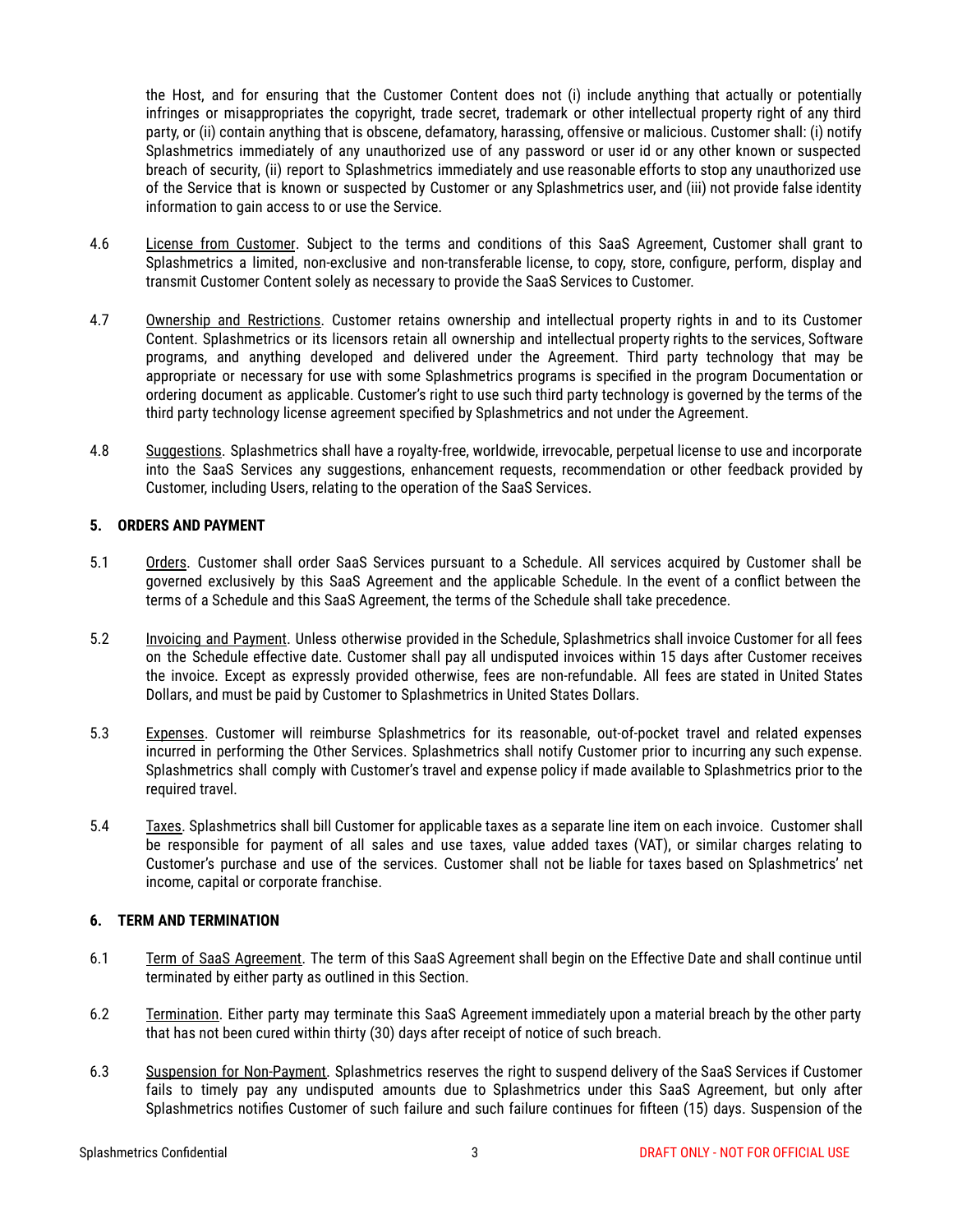SaaS Services shall not release Customer of its payment obligations under this SaaS Agreement. Customer agrees that Splashmetrics shall not be liable to Customer or to any third party for any liabilities, claims or expenses arising from or relating to suspension of the SaaS Services resulting from Customer's nonpayment.

- 6.4 Suspension for Ongoing Harm. Splashmetrics reserves the right to suspend delivery of the SaaS Services if Splashmetrics reasonably concludes that Customer or its Users use of the SaaS Services is causing immediate and ongoing harm to Splashmetrics or others. In the extraordinary case that Splashmetrics must suspend delivery of the SaaS Services, Splashmetrics shall immediately notify Customer of the suspension and the parties shall diligently attempt to resolve the issue. Splashmetrics shall not be liable to Customer or to any third party for any liabilities, claims or expenses arising from or relating to any suspension of the SaaS Services in accordance with this Section 6.4. Nothing in this Section 6.4 will limit Splashmetrics' rights under Section 6.5 below.
- 6.5 Effect of Termination.
	- (a) Upon termination of this SaaS Agreement or expiration of the Subscription Term, Splashmetrics shall immediately cease providing the SaaS Services and all usage rights granted under this SaaS Agreement shall terminate.
	- (b) If Splashmetrics terminates this SaaS Agreement due to a breach by Customer, then Customer shall immediately pay to Splashmetrics all amounts then due under this SaaS Agreement and to become due during the remaining term of this SaaS Agreement, but for such termination. If Customer terminates this SaaS Agreement due to a breach by Splashmetrics, then Splashmetrics shall immediately repay to Customer all pre-paid amounts for any unperformed SaaS Services scheduled to be delivered after the termination date.
	- (c) Upon termination of this SaaS Agreement and upon subsequent written request by the disclosing party, the receiving party of tangible Confidential Information shall immediately return such information or destroy such information and provide written certification of such destruction, provided that the receiving party may permit its legal counsel to retain one archival copy of such information in the event of a subsequent dispute between the parties.

# **7. SERVICE LEVEL AGREEMENT**

The Service Level SaaS Agreement ("**SLA**") for the SaaS Services is set forth in Exhibit C hereto. The SLA sets forth Customer's sole remedies for availability or quality of the SaaS Services including any failure to meet any guarantee set forth in the SLA.

## **8. WARRANTIES**

- 8.1 Warranty. Splashmetrics represents and warrants that it will provide the SaaS Services in a professional manner consistent with general industry standards and that the SaaS Services will perform substantially in accordance with the Documentation. For any beach of a warranty, Customer's exclusive remedy shall be as provided in Section 6, Term and Termination.
- 8.2 SPLASHMETRICS WARRANTS THAT THE SAAS SERVICES WILL PERFORM IN ALL MATERIAL RESPECTS IN ACCORDANCE WITH THE DOCUMENTATION. SPLASHMETRICS DOES NOT GUARANTEE THAT THE SAAS SERVICES WILL BE PERFORMED ERROR-FREE OR UNINTERRUPTED, OR THAT SPLASHMETRICS WILL CORRECT ALL SAAS SERVICES ERRORS. CUSTOMER ACKNOWLEDGES THAT SPLASHMETRICS DOES NOT CONTROL THE TRANSFER OF DATA OVER COMMUNICATIONS FACILITIES, INCLUDING THE INTERNET, AND THAT THE SAAS SERVICE MAY BE SUBJECT TO LIMITATIONS, DELAYS, AND OTHER PROBLEMS INHERENT IN THE USE OF SUCH COMMUNICATIONS FACILITIES.THIS SECTION SETS FORTH THE SOLE AND EXCLUSIVE WARRANTY GIVEN BY SPLASHMETRICS (EXPRESS OR IMPLIED) WITH RESPECT TO THE SUBJECT MATTER OF THIS AGREEMENT. NEITHER SPLASHMETRICS NOR ANY OF ITS LICENSORS OR OTHER SUPPLIERS WARRANT OR GUARANTEE THAT THE OPERATION OF THE SUBSCRIPTION SERVICE WILL BE UNINTERRUPTED, VIRUS-FREE OR ERROR-FREE, NOR SHALL SPLASHMETRICS OR ANY OF ITS SERVICE PROVIDERS BE LIABLE FOR UNAUTHORIZED ALTERATION, THEFT OR DESTRUCTION OF CUSTOMER'S OR ANY USER'S DATA, FILES, OR PROGRAMS.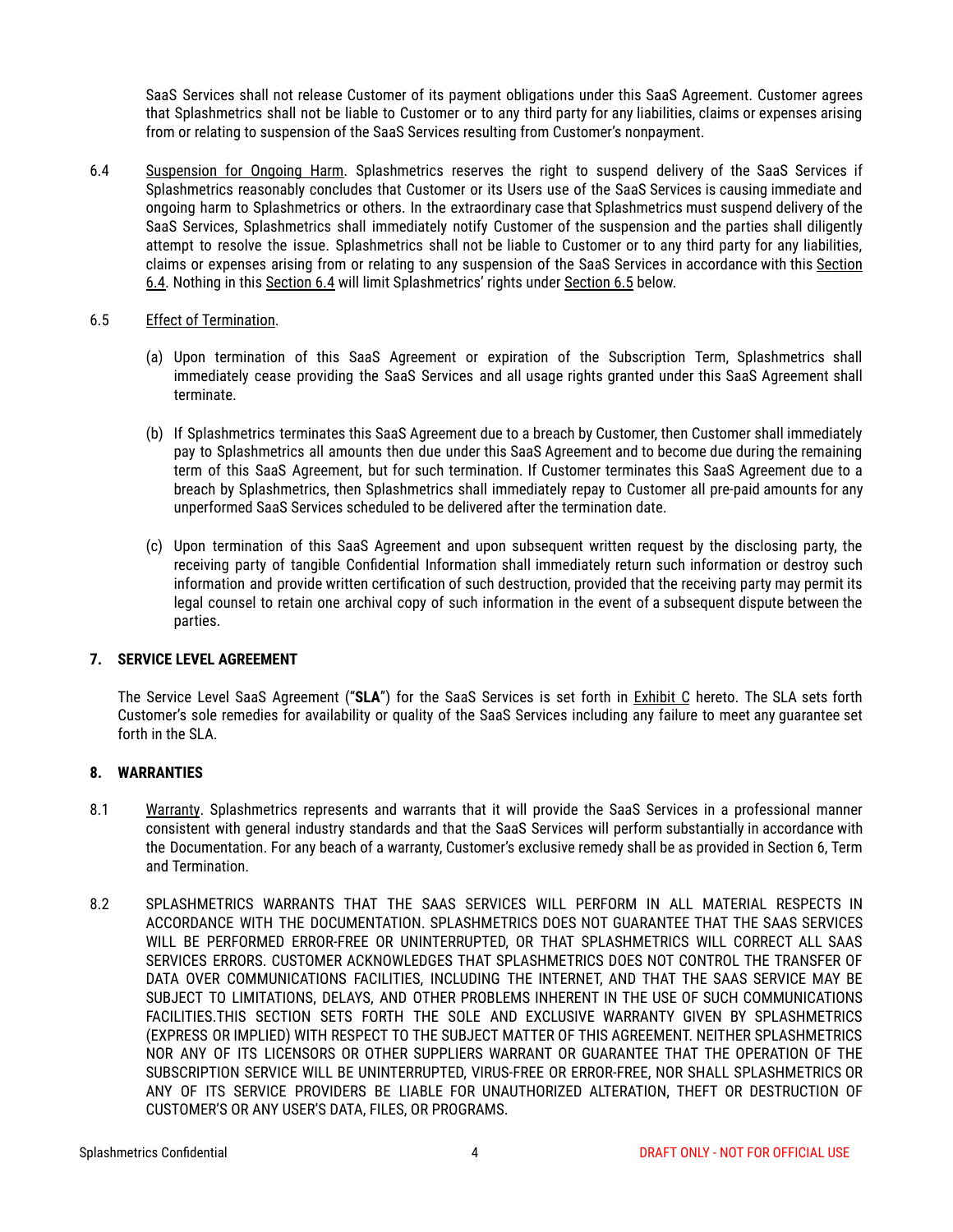# **9. LIMITATIONS OF LIABILITY**

NEITHER PARTY (NOR ANY LICENSOR OR OTHER SUPPLIER OF SPLASHMETRICS) SHALL BE LIABLE FOR INDIRECT, INCIDENTAL, SPECIAL OR CONSEQUENTIAL DAMAGES, INCLUDING, WITHOUT LIMITATION, DAMAGES FOR LOST BUSINESS, PROFITS, DATA OR USE OF ANY SERVICE, INCURRED BY EITHER PARTY OR ANY THIRD PARTY IN CONNECTION WITH THIS SAAS AGREEMENT, REGARDLESS OF THE NATURE OF THE CLAIM (INCLUDING NEGLIGENCE), EVEN IF FORESEEABLE OR THE OTHER PARTY HAS BEEN ADVISED OF THE POSSIBILITY OF SUCH DAMAGES. NEITHER PARTY'S AGGREGATE LIABILITY FOR DAMAGES UNDER THIS SAAS AGREEMENT, REGARDLESS OF THE NATURE OF THE CLAIM (INCLUDING NEGLIGENCE), SHALL EXCEED THE FEES PAID OR PAYABLE BY CUSTOMER UNDER THIS SAAS AGREEMENT DURING THE 12 MONTHS PRECEDING THE DATE THE CLAIM AROSE. The foregoing limitations shall not apply to the parties' obligations (or any breach thereof) under Sections entitled "Restriction", "Indemnification", or "Confidentiality"

## **10. INDEMNIFICATION**

- 10.1 Indemnification by Splashmetrics. If a third party makes a claim against Customer that the SaaS Services infringes any patent, copyright or trademark, or misappropriates any trade secret, or that Splashmetrics' negligence or willful misconduct has caused bodily injury or death, Splashmetrics shall defend Customer and its directors, officers and employees against the claim at Splashmetrics' expense and Splashmetrics shall pay all losses, damages and expenses (including reasonable attorneys' fees) finally awarded against such parties or agreed to in a written settlement agreement signed by Splashmetrics, to the extent arising from the claim. Splashmetrics shall have no liability for any claim based on (a) the Customer Content, (b) modification of the SaaS Services not authorized by Splashmetrics, or (c) use of the SaaS Services other than in accordance with the Documentation and this SaaS Agreement. Splashmetrics may, at its sole option and expense, procure for Customer the right to continue use of the SaaS Services, modify the SaaS Services in a manner that does not materially impair the functionality, or terminate the Subscription Term and repay to Customer any amount paid by Customer with respect to the Subscription Term following the termination date.
- 10.2 Indemnification by Customer. If a third party makes a claim against Splashmetrics that the Customer Content infringes any patent, copyright or trademark, or misappropriates any trade secret, Customer shall defend Splashmetrics and its directors, officers and employees against the claim at Customer's expense and Customer shall pay all losses, damages and expenses (including reasonable attorneys' fees) finally awarded against such parties or agreed to in a written settlement agreement signed by Customer, to the extent arising from the claim.
- 10.3 Conditions for Indemnification. A party seeking indemnification under this section shall (a) promptly notify the other party of the claim, (b) give the other party sole control of the defense and settlement of the claim, and (c) provide, at the other party's expense for out-of-pocket expenses, the assistance, information and authority reasonably requested by the other party in the defense and settlement of the claim.

## **11. CONFIDENTIALITY**

- 11.1 Definition. "**Confidential Information**" means any information disclosed by a party to the other party, directly or indirectly, which, (a) if in written, graphic, machine-readable or other tangible form, is marked as "confidential" or "proprietary," (b) if disclosed orally or by demonstration, is identified at the time of initial disclosure as confidential and is confirmed in writing to the receiving party to be "confidential" or "proprietary" within 30 days of such disclosure, (c) is specifically deemed to be confidential by the terms of this SaaS Agreement, or (d) reasonably appears to be confidential or proprietary because of the circumstances of disclosure and the nature of the information itself. Confidential Information will also include information disclosed by third parties to a disclosing party under an obligation of confidentiality. Subject to the display of Customer Content as contemplated by this SaaS Agreement, Customer Content is deemed Confidential Information of Customer. Splashmetrics software and Documentation are deemed Confidential Information of Splashmetrics.
- 11.2 Confidentiality. During the term of this SaaS Agreement and for 5 years thereafter (perpetually in the case of software), each party shall treat as confidential all Confidential Information of the other party, shall not use such Confidential Information except to exercise its rights and perform its obligations under this SaaS Agreement, and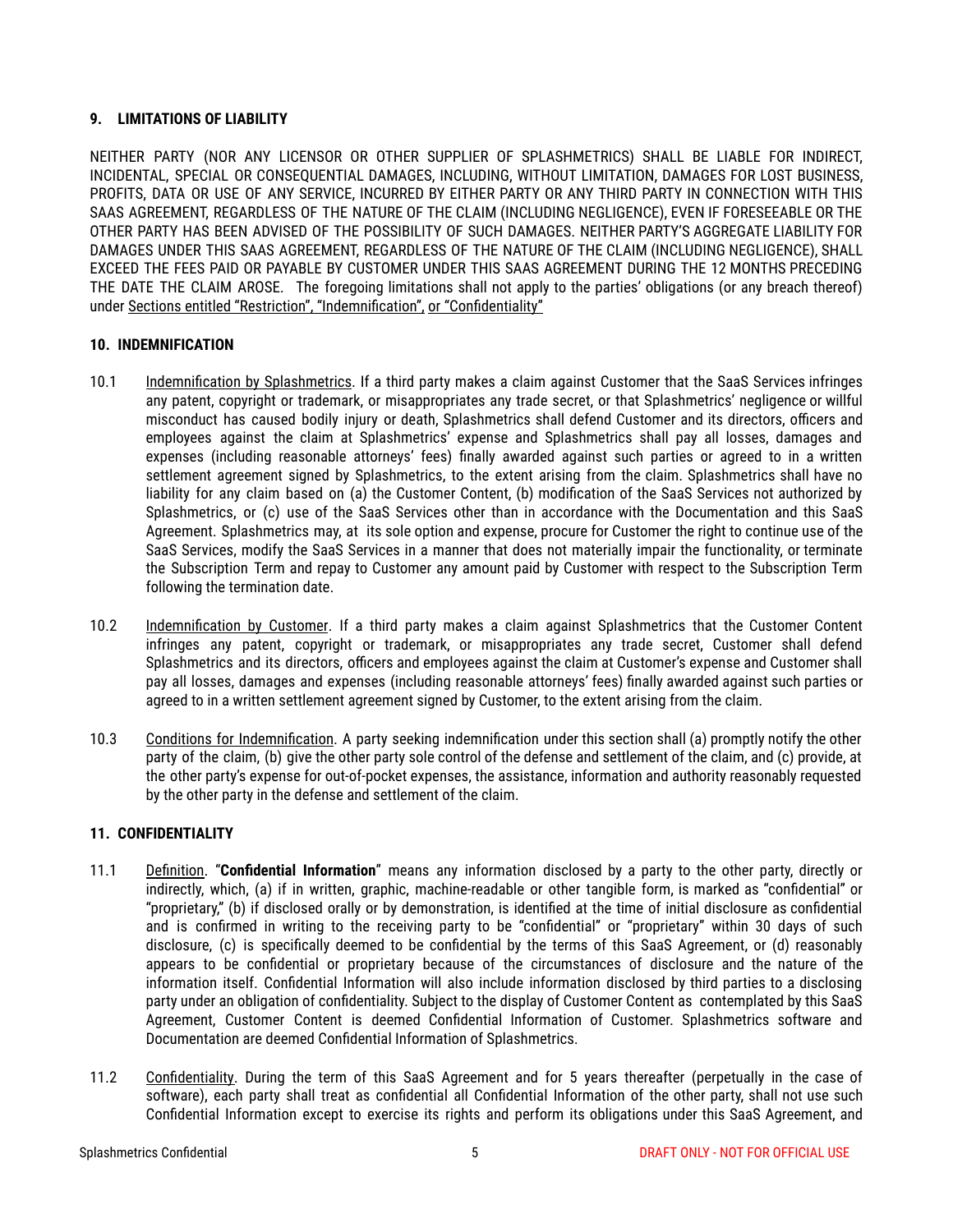shall not disclose such Confidential Information to any third party. Without limiting the foregoing, each party shall use at least the same degree of care, but not less than a reasonable degree of care, it uses to prevent the disclosure of its own confidential information to prevent the disclosure of Confidential Information of the other party. Each party shall promptly notify the other party of any actual or suspected misuse or unauthorized disclosure of the other party's Confidential Information. Neither party shall reverse engineer, disassemble or decompile any prototypes, software or other tangible objects which embody the other party's Confidential Information and which are provided to the party hereunder. Each party may disclose Confidential Information of the other party on a need-to-know basis to its contractors who are subject to confidentiality agreements requiring them to maintain such information in confidence and use it only to facilitate the performance of their services on behalf of the receiving party.

11.3 Exceptions. Confidential Information excludes information that: (a) is known publicly at the time of the disclosure or becomes known publicly after disclosure through no fault of the receiving party, (b) is known to the receiving party, without restriction, at the time of disclosure or becomes known to the receiving party, without restriction, from a source other than the disclosing party not bound by confidentiality obligations to the disclosing party, or (c) is independently developed by the receiving party without use of the Confidential Information as demonstrated by the written records of the receiving party. The receiving party may disclose Confidential Information of the other party to the extent such disclosure is required by law or order of a court or other governmental authority, provided that the receiving party shall use reasonable efforts to promptly notify the other party prior to such disclosure to enable the disclosing party to seek a protective order or otherwise prevent or restrict such disclosure. Each party may disclose the existence of this SaaS Agreement and the relationship of the parties, but agrees that the specific terms of this SaaS Agreement will be treated as Confidential Information; provided, however, that each party may disclose the terms of this SaaS Agreement to those with a need to know and under a duty of confidentiality such as accountants, lawyers, bankers and investors.

#### **12. GENERAL PROVISIONS**

- 12.1 Non-Exclusive Service. Customer acknowledges that SaaS Services is provided on a non-exclusive basis. Nothing shall be deemed to prevent or restrict Splashmetrics' ability to provide the SaaS Services or other technology, including any features or functionality first developed for Customer, to other parties.
- 12.2 Personal Data. Customer hereby acknowledges and agrees that Splashmetrics' performance of this SaaS Agreement may require Splashmetrics to process, transmit and/or store Customer personal data or the personal data of Customer employees and Affiliates. By submitting personal data to Splashmetrics, Customer agrees that Splashmetrics and its Affiliates may process, transmit and/or store personal data only to the extent necessary for, and for the sole purpose of, enabling Splashmetrics to perform its obligations to under this SaaS Agreement. In relation to all Personal Data provided by or through Customer to Splashmetrics, Customer will be responsible as sole Data Controller for complying with all applicable data protection or similar laws such as EU Directive 95/46/EC and laws implementing that Directive that regulate the processing of Personal Data and special categories of data as such terms are defined in that Directive. Customer agrees to obtain all necessary consents and make all necessary disclosures before including Personal Data in Content and using the Enabling Software and Splashmetrics SaaS. Customer confirms that Customer is solely responsible for any Personal Data that may be contained in Content, including any information which any Splashmetrics SaaS User shares with third parties on Customer's behalf. Customer is solely responsible for determining the purposes and means of processing Customer Personal Data by Splashmetrics under this Agreement, including that such processing according to Customer's instructions will not place Splashmetrics in breach of applicable data protection laws. Prior to processing, Customer will inform Splashmetrics about any special categories of data contained within Customer Personal Data and any restrictions or special requirements in the processing of such special categories of data, including any cross border transfer restrictions. Customer is responsible for ensuring that the Splashmetrics SaaS meets such restrictions or special requirements. Splashmetrics to process any Personal Data that meets the requirements set forth in this Section according to these Terms of Use.
- 12.3 Splashmetrics Personal Data Obligations. In performing the SaaS Services, Splashmetrics will comply with the *Splashmetrics Services Privacy Policy*, which is available at [https://www.splashmetrics.com/privacy-policy](http://www.sailpoint.com/privacy-policy) and incorporated herein by reference. The *Splashmetrics Services Privacy Policy* is subject to change at Splashmetrics' discretion; however, Splashmetrics policy changes will not result in a material reduction in the level of protection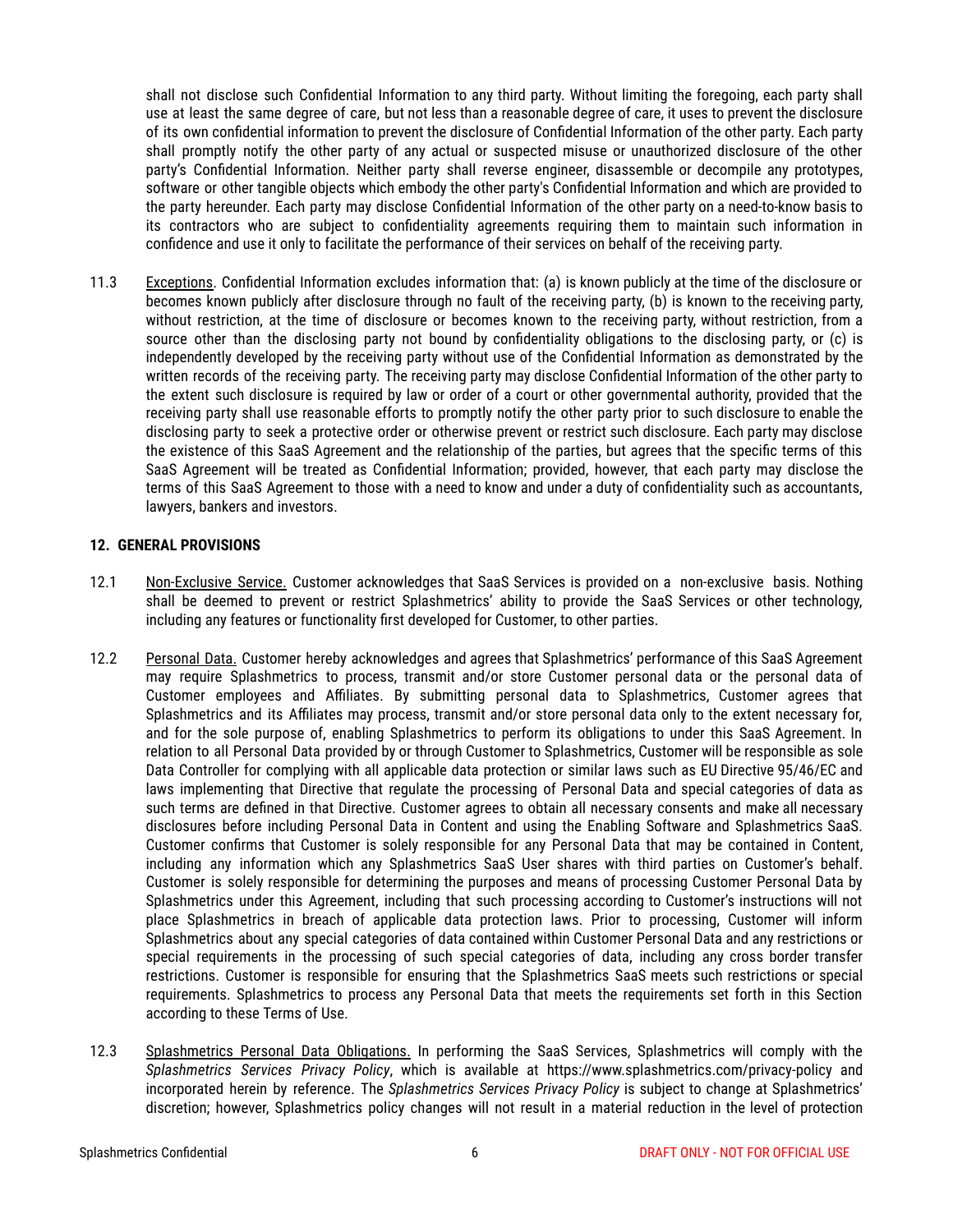provided for Customer data during the period for which fees for the services have been paid. The services policies referenced in this SaaS Agreement specify our respective responsibilities for maintaining the security of Customer data in connection with the SaaS Services. Splashmetrics reserves the right to provide the SaaS Services from Host locations, and/or through use of subcontractors, worldwide. Splashmetrics will only process Customer Personal Data in a manner that is reasonably necessary to provide SaaS Services and only for that purpose. Splashmetrics will only process Customer Personal Data in delivering Splashmetrics SaaS. Customer agrees to provide any notices and obtain any consent related to Splashmetrics' use of the data for provisioning the SaaS Services, including those related to the collection, use, processing, transfer and disclosure of personal information. Customer shall have sole responsibility for the accuracy, quality, integrity, legality, reliability, appropriateness and retains ownership of all of Customer data.

- 12.4 Data Ownership. Customer shall own all right, title and interest in and to the Customer Data and provided to Customer as part of the Services. Splashmetrics shall own all right, title and interest in and to any data that is based on or derived from the Customer Data, provided that such information does not identify Customer's data or include Customer's name.
- 12.5 Statistical Information. Notwithstanding anything to the contrary, Splashmetrics shall have the right to collect and analyze data and other information relating to the provision, use and performance of various aspects of the Services and related systems and technologies (including, without limitation, information concerning Customer Data and data derived therefrom), and Splashmetrics will be free (during and after the term hereof) to (i) use such information and data to improve and enhance the Services and for other development, diagnostic and corrective purposes in connection with the Services and other Company offerings, and (ii) disclose such data solely in aggregate or other de-identified form in connection with its business and/or the Services. No rights or licenses are granted except as expressly set forth herein..
- 12.6 Assignment. Neither party may assign this SaaS Agreement or any right under this SaaS Agreement, without the consent of the other party, which consent shall not be unreasonably withheld or delayed; provided however, that either party may assign this SaaS Agreement to an acquirer of all or substantially all of the business of such party to which this SaaS Agreement relates, whether by merger, asset sale or otherwise. This SaaS Agreement shall be binding upon and inure to the benefit of the parties' successors and permitted assigns. Either party may employ subcontractors in performing its duties under this SaaS Agreement, provided, however, that such party shall not be relieved of any obligation under this SaaS Agreement.
- 12.7 Notices. Except as otherwise permitted in this SaaS Agreement, notices under this SaaS Agreement shall be in writing and shall be deemed to have been given (a) five (5) business days after mailing if sent by registered or certified U.S. mail, (b) when transmitted if sent by facsimile, provided that a copy of the notice is promptly sent by another means specified in this section, or (c) when delivered if delivered personally or sent by express courier service. All notices shall be sent to the other party at the address set forth on the cover page of this SaaS Agreement.
- 12.8 Force Majeure. Each party will be excused from performance for any period during which, and to the extent that, such party or any subcontractor is prevented from performing any obligation or Service, in whole or in part, as a result of causes beyond its reasonable control, and without its fault or negligence, including without limitation, acts of God, strikes, lockouts, riots, acts of terrorism or war, epidemics, communication line failures, and power failures.
- 12.9 Waiver. No waiver shall be effective unless it is in writing and signed by the waiving party. The waiver by either party of any breach of this SaaS Agreement shall not constitute a waiver of any other or subsequent breach.
- 12.10 Severability. If any term of this SaaS Agreement is held to be invalid or unenforceable, that term shall be reformed to achieve as nearly as possible the same effect as the original term, and the remainder of this SaaS Agreement shall remain in full force.
- 12.11 Entire SaaS Agreement. This SaaS Agreement (including all Schedules and exhibits) contains the entire agreement of the parties and supersedes all previous oral and written communications by the parties, concerning the subject matter of this SaaS Agreement. This SaaS Agreement may be amended solely in a writing signed by both parties.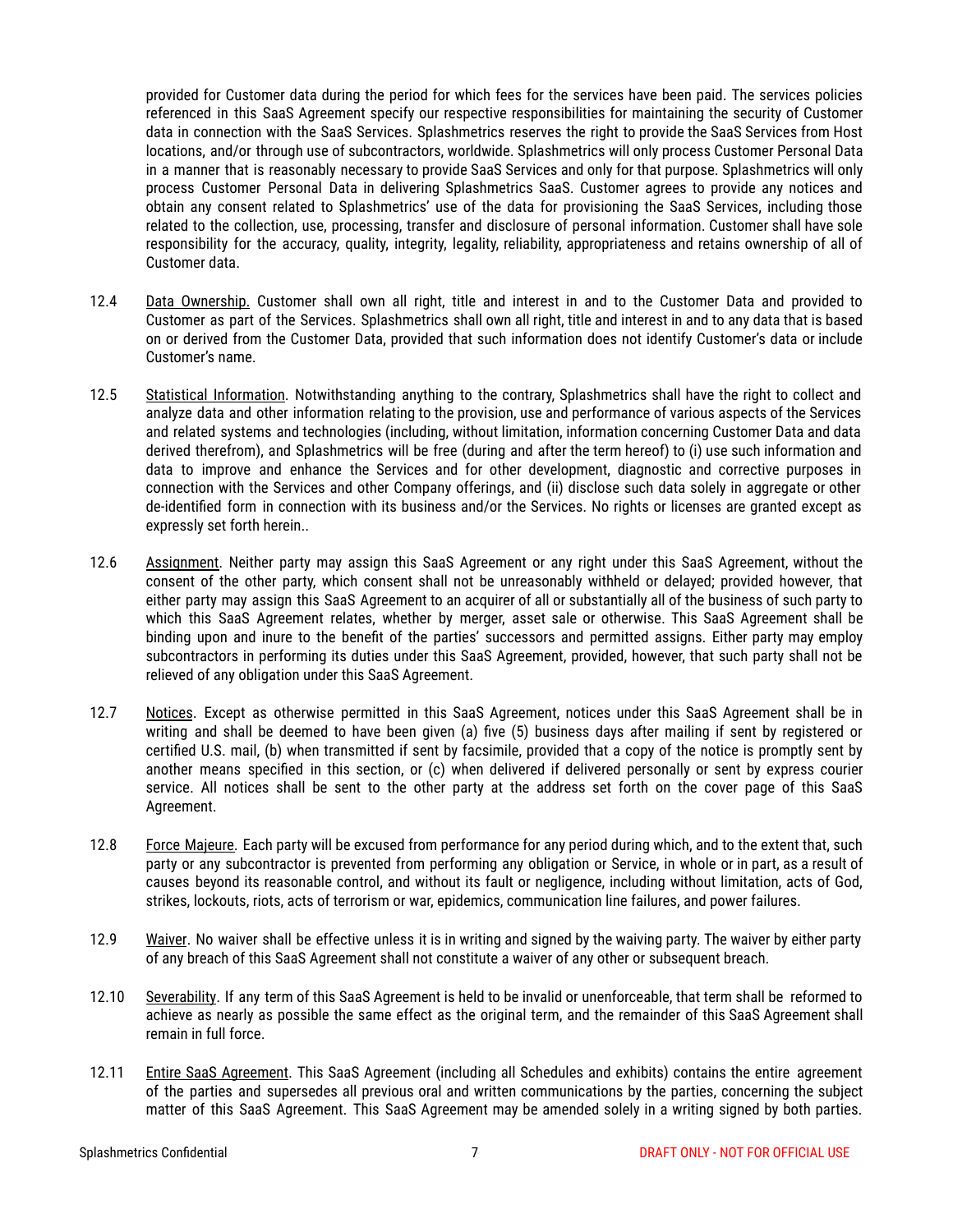Standard or printed terms contained in any purchase order or sales confirmation are deemed rejected and shall be void unless specifically accepted in writing by the party against whom their enforcement is sought; mere commencement of work or payment against such forms shall not be deemed acceptance of the terms.

- 12.12 Survival. Sections 3, 6, and 8 through 12 of this SaaS Agreement shall survive the expiration or termination of this SaaS Agreement for any reason.
- 12.13 Publicity. Splashmetrics may include Customer's name and logo in its customer lists and on its website. Upon signing, Splashmetrics may issue a high-level press release announcing the relationship and the manner in which Customer will use the Splashmetrics solution. Splashmetrics shall coordinate its efforts with appropriate communications personnel in Customer's organization to secure approval of the press release if necessary.
- 12.14 Export Regulations. Export laws and regulations of the United States and any other relevant local export laws and regulations apply to the SaaS Services. Customer agrees that such export control laws govern its use of the SaaS Services (including technical data) and any services deliverables provided under this Agreement, and Customer agrees to comply with all such export laws and regulations. Customer agrees that no data, information, software programs and/or materials resulting from services (or direct product thereof) will be exported, directly or indirectly, in violation of these laws.
- 12.15 No Third Party Beneficiaries. This SaaS Agreement is an agreement between the parties, and confers no rights upon either party's employees, agents, contractors, partners of customers or upon any other person or entity.
- 12.16 Independent Contractor. The parties have the status of independent contractors, and nothing in this SaaS Agreement nor the conduct of the parties will be deemed to place the parties in any other relationship. Except as provided in this SaaS Agreement, neither party shall be responsible for the acts or omissions of the other party or the other party's personnel.
- 12.17 Governing Law. This SaaS Agreement shall be governed by the laws of the State of Texas, excluding its conflict of law principles. The United Nations Convention on Contracts for the International Sale of Goods shall not apply.
- 12.18 Compliance with Laws. Splashmetrics shall comply with all applicable local, state, national and foreign laws in connection with its delivery of the SaaS Services, including those laws related to data privacy, international communications, and the transmission of technical or personal data
- 12.19 Dispute Resolution. Customer's satisfaction is an important objective to Splashmetrics in performing its obligations under this SaaS Agreement. Except with respect to intellectual property rights, if a dispute arises between the parties relating to the interpretation or performance of this SaaS Agreement or the grounds for the termination hereof, the parties agree to hold a meeting within fifteen (15) days of written request by either party, attended by individuals with decision-making authority, regarding the dispute, to attempt in good faith to negotiate a resolution of the dispute prior to pursuing other available remedies. If, within 15 days after such meeting, the parties have not succeeded in resolving the dispute, either party may protect its interests by any lawful means available to it.
- 12.20 Signatures. This SaaS Agreement may be executed in multiple counterparts, each of which when executed will be an original, and all of which, when taken together, will constitute one agreement. Delivery of an executed counterpart of a signature page of this SaaS Agreement by facsimile or other electronic transmission (including via pdf) will be effective as delivery of a manually executed counterpart.

\*\*\* End of Page \*\*\*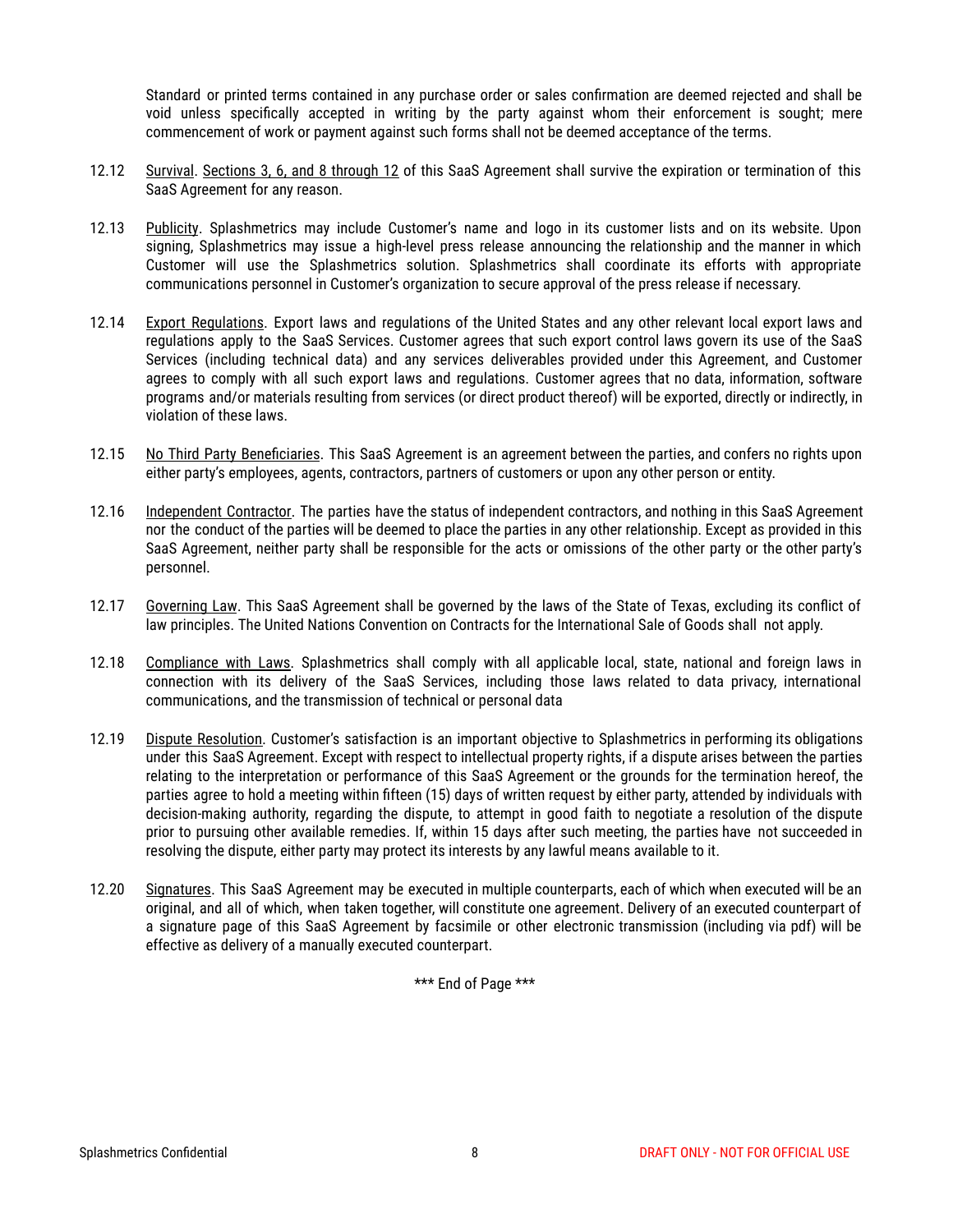## **EXHIBIT A**

# **SCHEDULE A- XYZ1901**

## **SOFTWARE & PRICE SCHEDULE**

This Schedule No. A **- XYZ1901** ("Schedule"), effective upon the Agreement Effective Date, documents the SaaS Services (defined below) being purchased by Customer under the terms and conditions of the SaaS Agreement dated **XXX, 2019** , between Splashmetrics, Inc. ("Splashmetrics") and **XXX** ("Customer").

#### **1. SaaS Services:**

The SaaS Service includes one or more of the following service offerings:

- Manage Component
- Analyze Component
- Dashboards Component

# **2. Splash Package:**

Splashmetrics' hosted, internet-accessible, on-demand Buyer Journey Planning, Management & Measurement services for Splashmetrics' SaaS Services for the **XXX Splash Package** which consists of the following**:**

- Up to **XX** Users
- Up to **XX** Custom Drops

# **3. Subscription Term:**

.

The term begins upon the Schedule Effective Date and ends **ONE** year thereafter ("Subscription Term").

**4. Schedule Value:** (all fees are in U.S. dollars and exclude applicable taxes)

The total value of this Schedule is **US\$ XXX.00 (X Thousand X Hundred Dollars)**. This fee includes access and usage of the SaaS Services during the Subscription Term for the defined Splash Package. Upon execution of this Schedule, Splashmetrics shall issue an invoice in accordance with the SaaS Agreement.

If at any time during the Subscription Term or Renewal Term the Customer exceeds the limits of the Splash Package, Customer and Splashmetrics agree to execute a follow-on schedule for the purchase of additional Users and/or Custom Drops.

Additional Users in excess of the above package will be billed at **\$150** per User per Month multiplied by the remaining months left in the above Subscription Term. Additional Custom Drops, created either by Customer or by Splashmetrics on behalf of Customer, will be billed at **\$5** per Custom Drop per Month multiplied by the remaining months left in the above Subscription Term.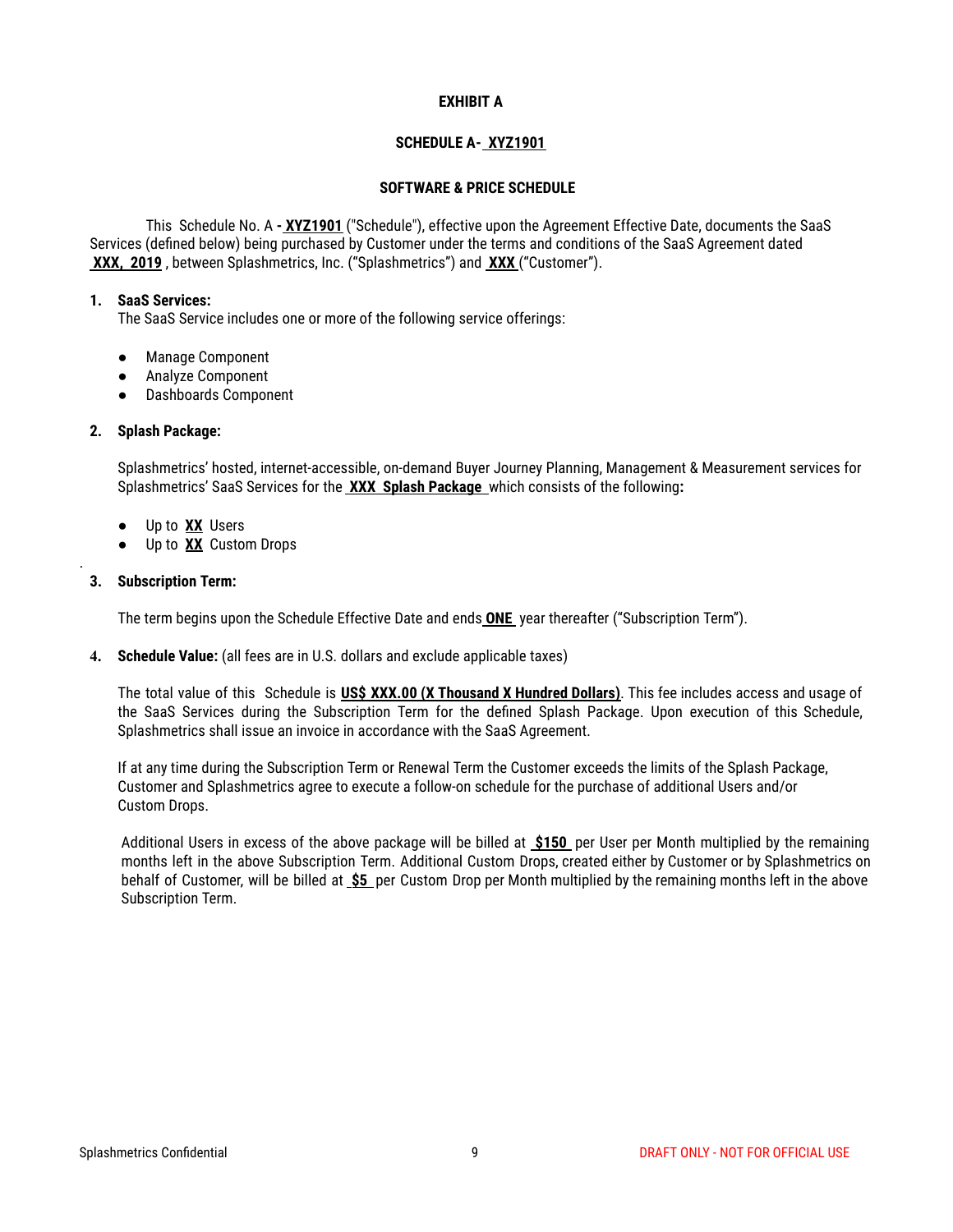# **5. Customer Billing Information**

| <b>Billing Information Needed</b>                        |  |
|----------------------------------------------------------|--|
| <b>Billing Department Name</b><br>or Individual Contact: |  |
| <b>Billing Department email:</b>                         |  |
| <b>Billing Department Address:</b>                       |  |

# **6. Support and Maintenance Services**

Standard Support & Maintenance is included in the Subscription Fee.

**\*\*\*End of Schedule\*\*\***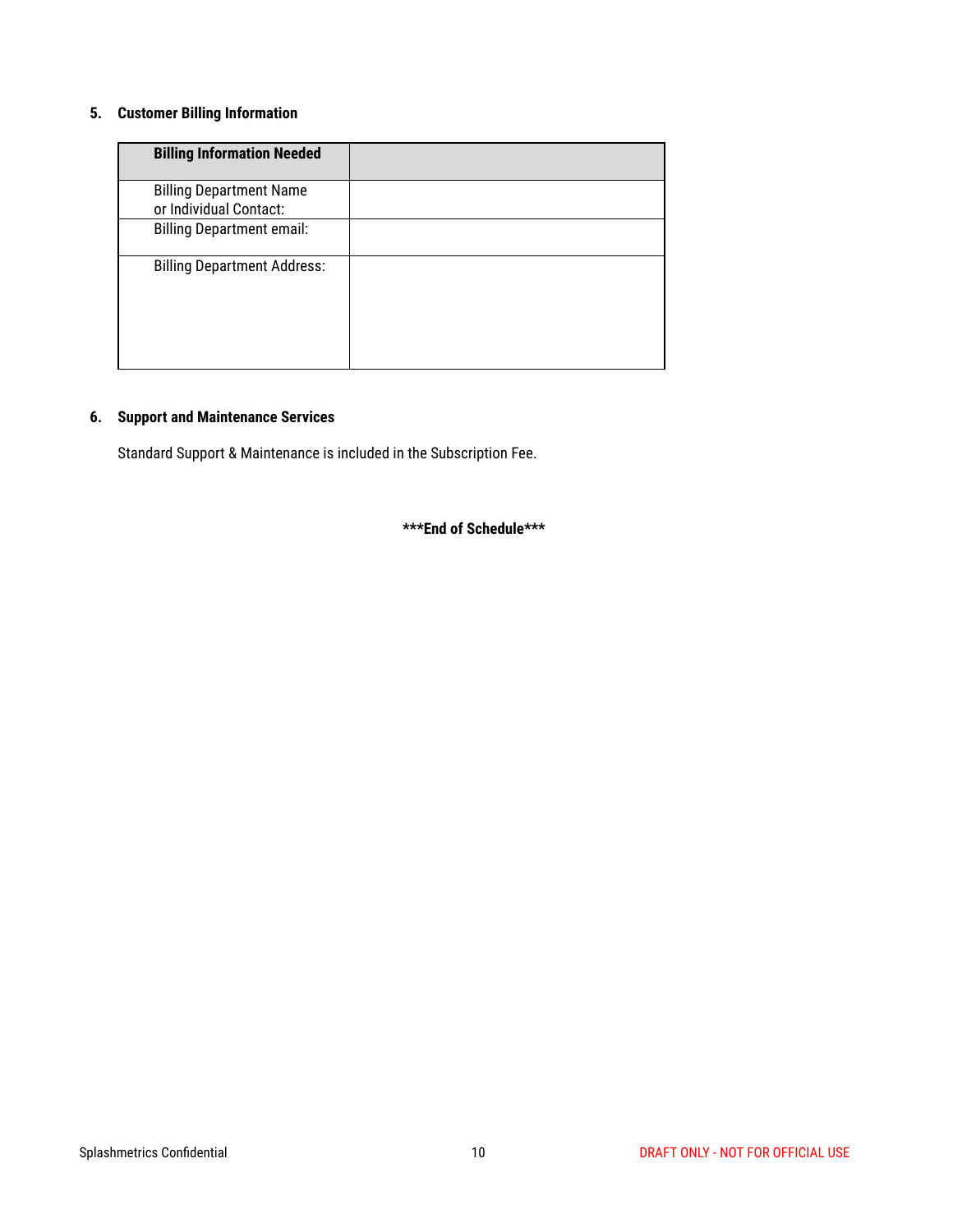## **EXHIBIT B**

## **SUPPORT AND MAINTENANCE SERVICES**

#### **1.Support and Maintenance Services**

Support and Maintenance Services are included in the SaaS Service subscription in Exhibit A and entitles Customer to the following:

- (a) Telephone or electronic support in order to help Customer locate and correct problems with the Software.
- (b) Bug fixes and code corrections to correct Software malfunctions in order to bring such Software into substantial conformity with the operating specifications.
- (c) All extensions, enhancements and other changes that Splashmetrics, at its sole discretion, makes or adds to the Software and which Splashmetrics furnishes, without charge, to all other Subscribers of the SaaS Service.
- (d) Up to five (5) dedicated contacts designated by Customer in writing that will have access to support services.

## **2.Response and Resolution Goals**

- "business hours" 9am-5pm CST, Monday thru Friday, except holidays.
- "Fix" means the repair or replacement of Software component to remedy Problem.
- "Problem" means a defect in Software as defined in Splashmetrics' standard Software specification that significantly degrades such Software.
- "Respond" means acknowledgement of Problem received containing assigned support engineer name, date and time assigned, and severity assignment.
- "Workaround" means a change in the procedures followed or data supplied by Customer to avoid a Problem without substantially impairing Customer's use of the Software.

| <b>Problem Severity</b>                                                                                                                                                                                                                                                                           | <b>Response Goals</b>                                      | <b>Resolution Goals</b>                                                                                                                                                                                                                                                                                                                                                                                                                                          |
|---------------------------------------------------------------------------------------------------------------------------------------------------------------------------------------------------------------------------------------------------------------------------------------------------|------------------------------------------------------------|------------------------------------------------------------------------------------------------------------------------------------------------------------------------------------------------------------------------------------------------------------------------------------------------------------------------------------------------------------------------------------------------------------------------------------------------------------------|
| 1. HIGH The production system is<br>creating a significant impact to the<br>Customer's business function<br>preventing that function from being<br>executed.                                                                                                                                      | Splashmetrics will<br>Respond within 2<br>business hours.  | Upon confirmation of receipt, a Splashmetrics support<br>personnel begins continuous work on the Problem, and a<br>customer resource must be available at any time to assist<br>with problem determination. Customer Support will provide<br>reasonable effort for Workaround or Fix within 24 hours,<br>once the Problem is reproducible or once we have identified<br>the Software defect. Splashmetrics may incorporate Fix in<br>future release of software. |
| 2. MEDIUM The production system or<br>application is moderately affected.<br>There is no workaround currently<br>available or the workaround is<br>cumbersome to use.                                                                                                                             | Splashmetrics will<br>Respond within 4<br>business hours.  | Customer Support will provide reasonable effort for<br>Workaround or Fix within 7 business days, once the<br>Problem is reproducible. Splashmetrics may incorporate fix<br>in future release of software.                                                                                                                                                                                                                                                        |
| 3. LOW The production system or<br>application issue is not critical: no data<br>has been lost, and the system has not<br>failed. The issue has been identified and<br>does not hinder normal operation, or the<br>situation may be temporarily<br>circumvented using an available<br>workaround. | Splashmetrics will<br>Respond within 8<br>business hours.  | Customer Support will provide reasonable effort for<br>Workaround or Fix within 10 business days, once the Problem<br>is reproducible. Splashmetrics may incorporate Fix in future<br>release of software.                                                                                                                                                                                                                                                       |
| 4. Non-critical issues, general<br>questions, enhancement requests, or<br>the functionality does not match<br>documented specifications.                                                                                                                                                          | Splashmetrics will<br>Respond within 24<br>business hours. | Resolution of Problem may appear in future release of<br>software.                                                                                                                                                                                                                                                                                                                                                                                               |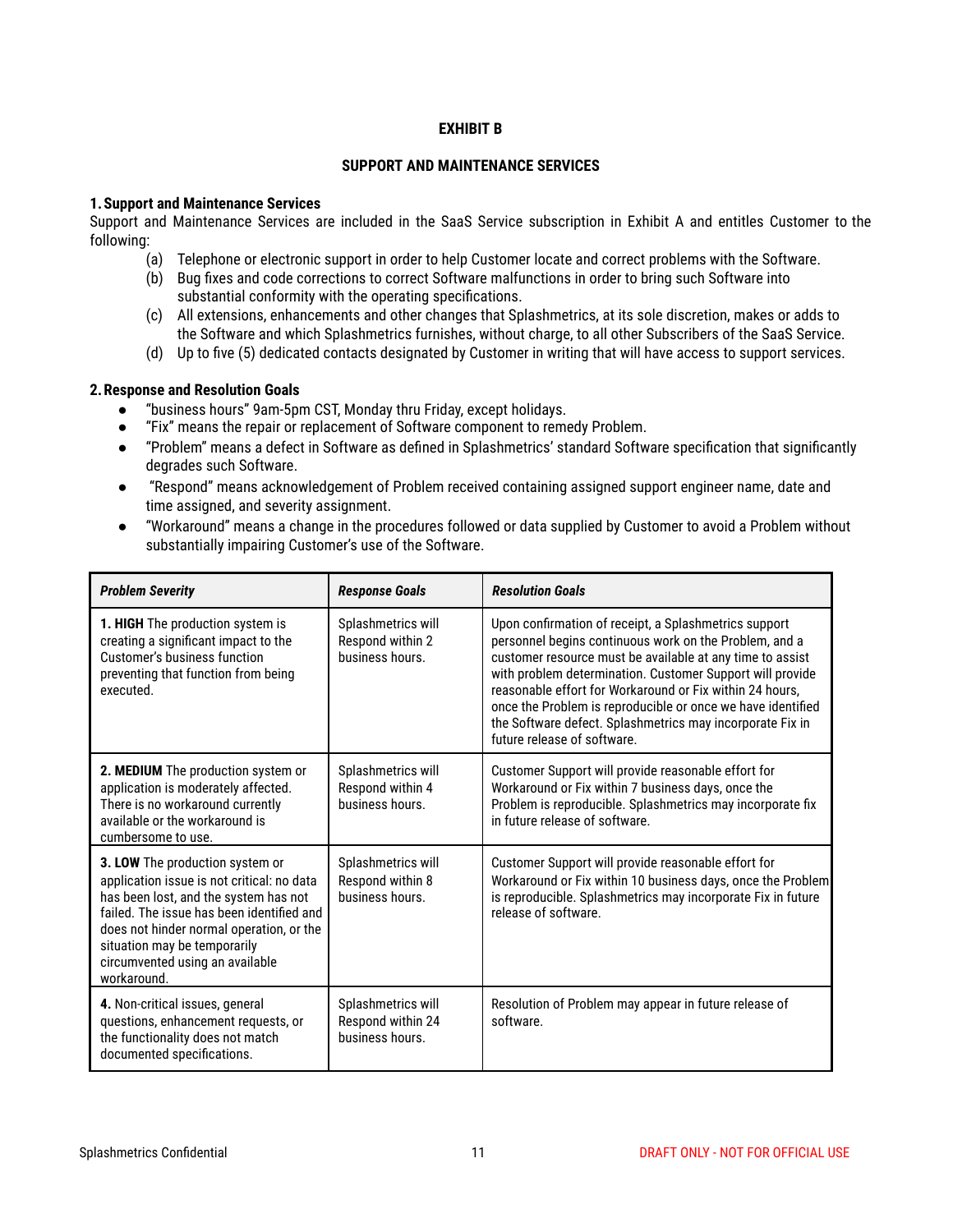# **3.Accessing Support**

Customer Support offers several ways to resolve any technical difficulties. In addition to online help in the Software, which can be accessed by clicking the "Help" icon/item when logged into the Software, function-specific help information can also be accessed throughout the Software using the circled *'i'* option.

The online support center (https://lifering.splashmetrics.com) is available 24x7 for self-service technical assistance including:

- Logging tickets and viewing status of previously submitted tickets
- Viewing updates to supported platforms and hardware
- Accessing product documentation, technical articles, and FAQs via the Knowledge Base

The support email address is lifeguard@splashmetrics.com.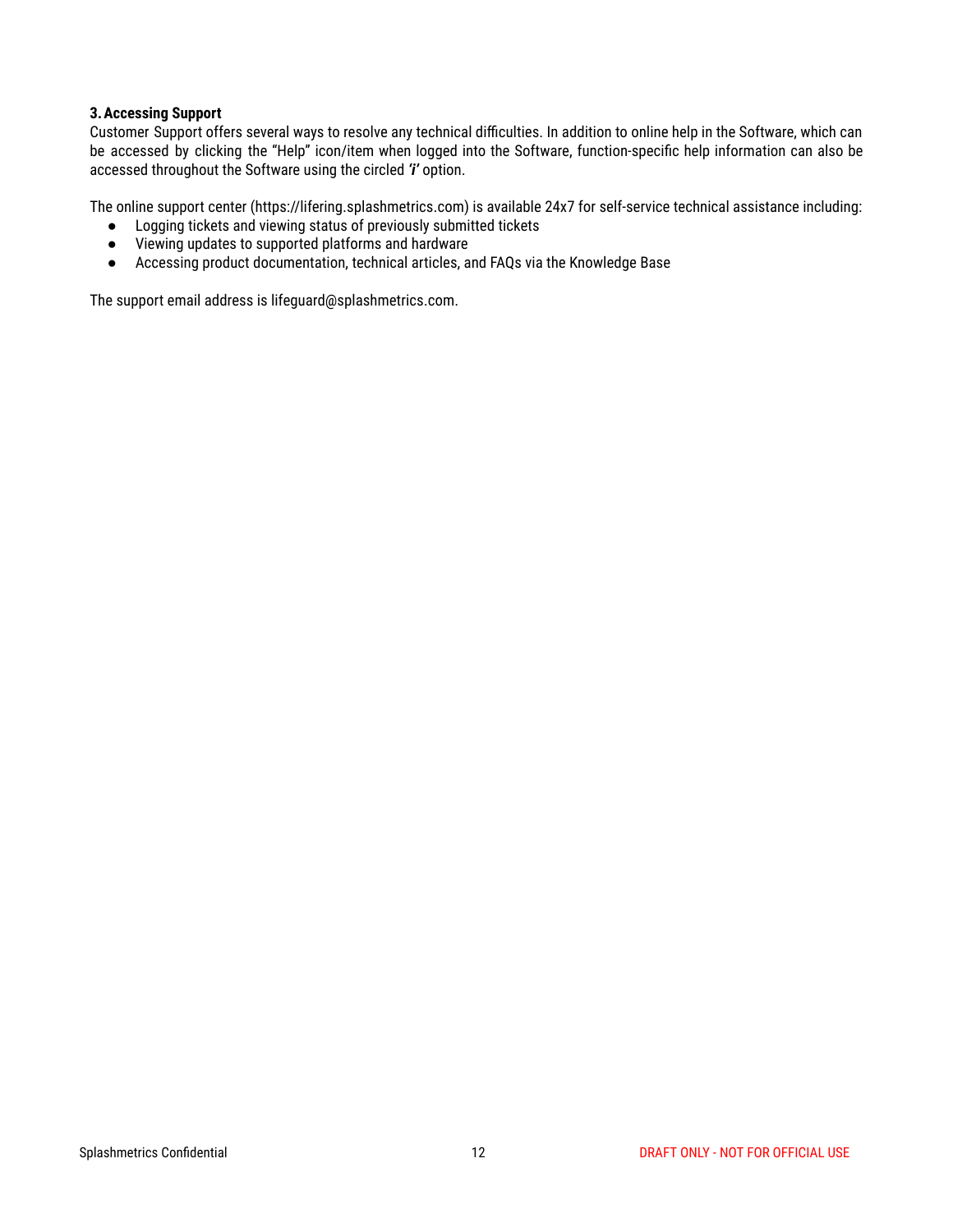#### **EXHIBIT C**

## **SERVICE LEVEL AGREEMENT**

The Splashmetrics SaaS Services will achieve System Availability (as defined below) of at least 99.9% during each calendar year of the Subscription Term. "**System Availability**" means the number of minutes in a year that the key components of the SaaS Services are operational as a percentage of the total number of minutes in such year, excluding downtime resulting from (a) scheduled maintenance, (b) events of Force Majeure in the SaaS Agreement), (c) malicious attacks on the system, (d) issues associated with the Customer's computing devices, local area networks or internet service provider connections, or (e) inability to deliver services because of acts or omissions of Customer or any third party vendor to customer. Splashmetrics reserves the right to take the Service offline for scheduled maintenance for which Customer has been provided reasonable notice and Splashmetrics reserves the right to change its maintenance window upon prior notice to Customer.

If Splashmetrics fails to meet System Availability in the year, upon written request by Customer within 30 days after the end of the year, Splashmetrics will issue a credit in Customer's next invoice in an amount equal to 1% of the yearly fee for the affected SaaS Services for each 1% loss of System Availability below stated SLA per SaaS Service, up to a maximum of the Customer's fee for the affected SaaS Services. If the yearly fee has been paid in advance, then at Customer's election Splashmetrics shall provide a credit to Customer to be used for a Splash Package upgrade or term extension. The remedy stated in this paragraph is Customer's sole and exclusive remedy for interruption of SaaS Services and Splashmetrics' failure to meet System Availability.